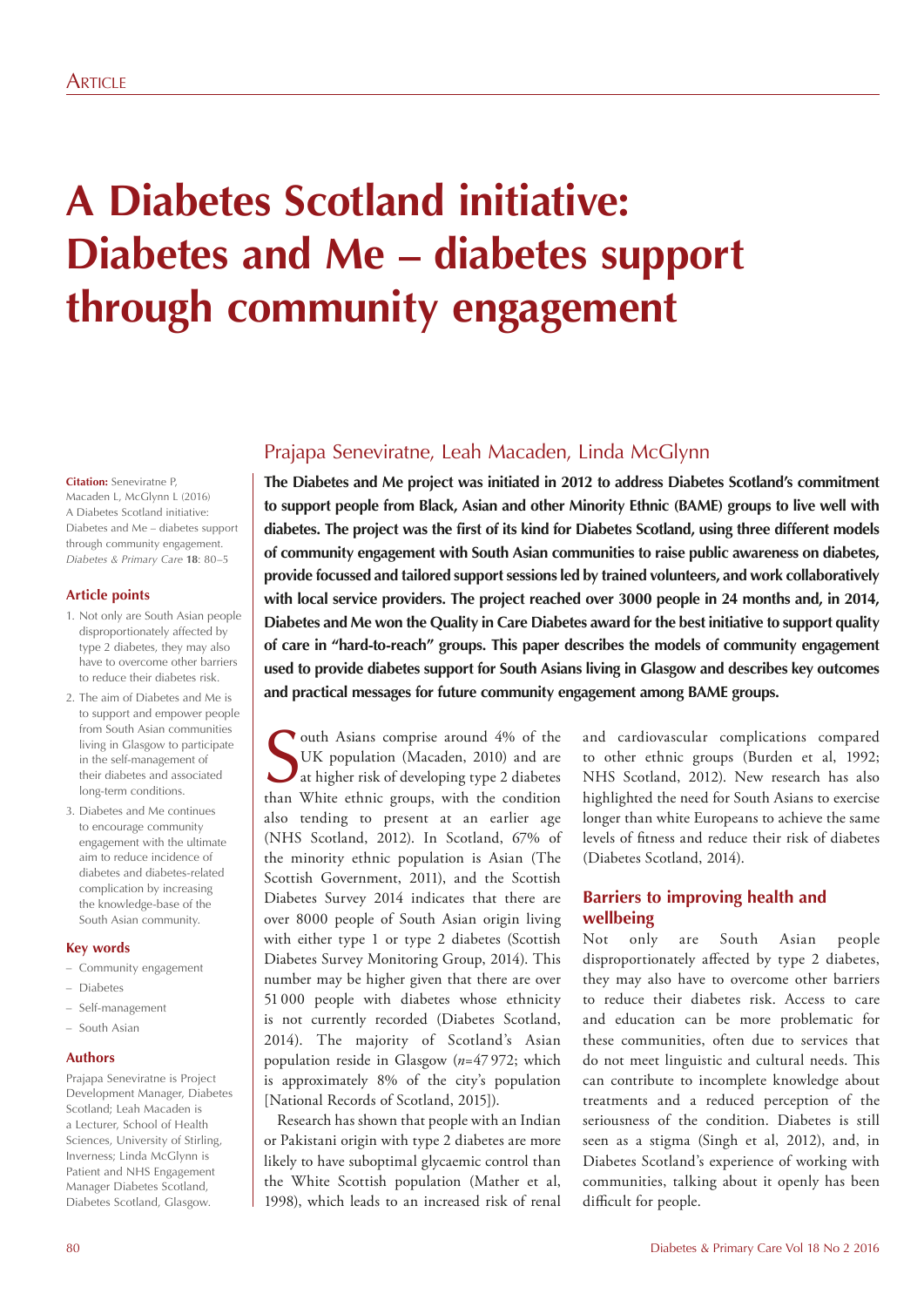The Scottish Government has acknowledged health inequalities in the Diabetes Improvement Plan for Scotland 2014 (Diabetes Scotland, 2014). It cites health inequalities as the greatest challenge for public health and highlights the need to reduce the impact of deprivation, ethnicity and disadvantage on diabetes care outcomes. In spite of the resources and efforts invested in diabetes services, there are still significant gaps in providing support to people from Black, Asian and other Minority Ethnic (BAME) communities who are regarded as "hard-to-reach" or "easily ignored" groups to self manage and live well with their diabetes. Implementing cost-effective interventions that address health inequalities in minority ethnic groups is still a challenge (Scottish Government and Alliance Scotland, 2008).

Diabetes education interventions aimed at patient empowerment and self-management do not always factor in the socio-cultural and religious beliefs and practices of minority ethnic groups (Hawthorne et al, 2010). Previous intervention strategies implemented in the South Asian community have included using trained South Asian link workers to offer culturally appropriate diabetes advice (Scottish Government and Alliance Scotland, 2008) and South Asian dietitians who made home visits to offer culturally appropriate dietary advice (Douglas et al, 2011). Both interventions had very modest outcomes and offered suggestions to provide culturally sensitive diabetes education, such as using bilingual health care staff; emphasise cultural competence in the health professionals' curriculum; train and network with religious leaders to address some of the barriers to education; and run drop-in centres or satellite clinics (Macaden and Clarke, 2015).

Researchers of the PODOSA (Prevention of Diabetes and Obesity among South Asians) study have reported that the most successful recruitment strategies for their study were partnerships with local South Asian organisations and individuals, and referrals by word of mouth from South Asian participants (Douglas et al, 2011).

## **Diabetes and Me: The community engagement framework**

The aim of Diabetes and Me was to support and empower people from South Asian communities living in Glasgow to participate in the selfmanagement of their diabetes and associated long-term conditions. The project methodology is rooted in the values laid out in 'Gaun Yersel!' – the self-management strategy for long-term conditions in Scotland (Scottish Government and Alliance Scotland, 2008).

The Diabetes and Me project embarked on a series of stakeholder consultations with NHS Greater Glasgow & Clyde and over 41 organisations in Glasgow (e.g. health improvement teams, community centres, religious institutions, youth organisations, local businesses and South Asian community members, leaders and volunteers) to gain an understanding of what would promote meaningful engagement and self-management of diabetes among South Asians living in Glasgow. These meetings were set up at the start of the project but continued to take place throughout as we developed both the methodology and plans for implementation. As a result of the stakeholder consultations, a threepronged framework was developed to maximise community engagement through the Diabetes and Me project (see *Figure 1*).

## **Impact of the community engagement framework**

*Table 1* (on page 83) presents a description of the components of Diabetes and Me that were used in the three-pronged approach. The wider-reaching impact of the programme is described below and grouped into major themes.

#### **Peer support**

Peer support and role models build confidence and help people to explore healthy lifestyles. Some groups have grown into peer-support teams, where participants support each other and discuss their goals and progress. Two of the groups with a total of 36 participants pilot-tested walking groups. Both groups continue to be active beyond the project, providing each other encouragement to remain active. Two full-time community support workers were recruited to facilitate community engagement, and 29 volunteers from within the South Asian communities were trained to raise awareness and share accurate information about diabetes and the importance of self management.

"Self management is the successful outcome of the person and all appropriate individuals and services working together to support him or her to deal with the very real implications of living the rest of their life with one or more long term condition."

"Gaun Yersel!"

#### **Page points**

- 1. In spite of the resources and efforts invested in diabetes services, there are still significant gaps in providing support to people from Black, Asian and other Minority Ethnic communities who are regarded as "hard-to-reach" or "easily ignored" groups to self manage and live well with their diabetes.
- 2. The aim of Diabetes and Me was to support and empower people from South Asian communities living in Glasgow to participate in the selfmanagement of their diabetes and associated long-term conditions.
- 3. As a result of the stakeholder consultations, a three-pronged framework was developed to maximise community engagement in the Diabetes and Me project.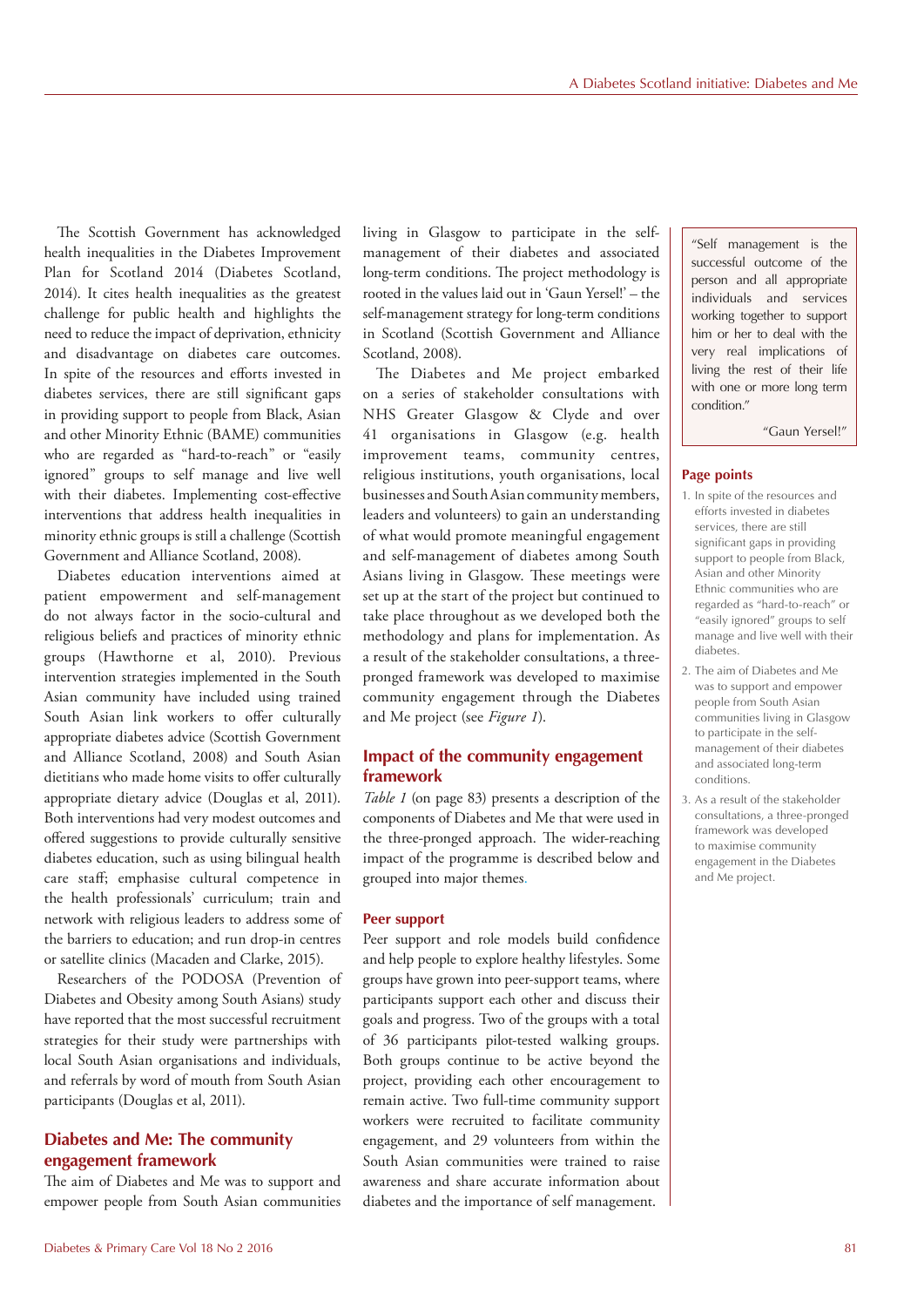



#### **Self-management**

Project evaluation revealed that many users of the framework were beginning to become more aware of the seriousness of the condition and moving away from the idea that diabetes care was their doctor's responsibility. As a result, many of our group participants were initiating and maintaining healthy lifestyle changes.

The concept of self-management did not seem to be familiar among South Asians in this project. The interpretation of self-management differs widely between lay people and practitioners (Sadler et al, 2014), and within the population of the community engagement programme, the term "self-management" seemed to hold negative connotations, such as, "doing it alone" and "it's your fault and your responsibility". From speaking to participants, what also hindered motivation to better self-manage was that improvements or changes in health were mostly intangible and did not bring on immediate results. These findings were very similar to those reported by Macaden (2010).

Through involvement in the project, the awareness of the importance of self-management has been raised. Diabetes Scotland is increasingly being accepted as a trusted provider of information and support, as well as a source of culturally appropriate support.

#### **Healthcare professionals**

People trust healthcare professionals to provide

personalised information. However, community members were not clear on what services they were eligible for. Participants confirmed the need to have a support network outside the NHS that can help them manage the day-to-day challenges of living with diabetes.

We found that most community members preferred one-to-one interaction accompanied by information material in an accessible language and format. For many South Asian people, there is a fear that admitting to having the condition could prompt blame or embarrassment to a particular community, family or individual.

## **Key practical messages for community engagement**

This is for organisations who would like to pursue community engagement initiatives.

#### **Improving motivation for self-management**

- l Understanding what motivates people can increase the likelihood that they will sustain behaviour changes. Motivation could be a desire for more knowledge, better health, less pain or particular religious beliefs.
- **•** Creating the right environment is key to improving motivation. South Asian communities are closely knit and enjoy learning and taking part in new activities in a familiar setting surrounded by family or friends. This naturally lends to peer support

#### 82 Diabetes & Primary Care Vol 18 No 2 2016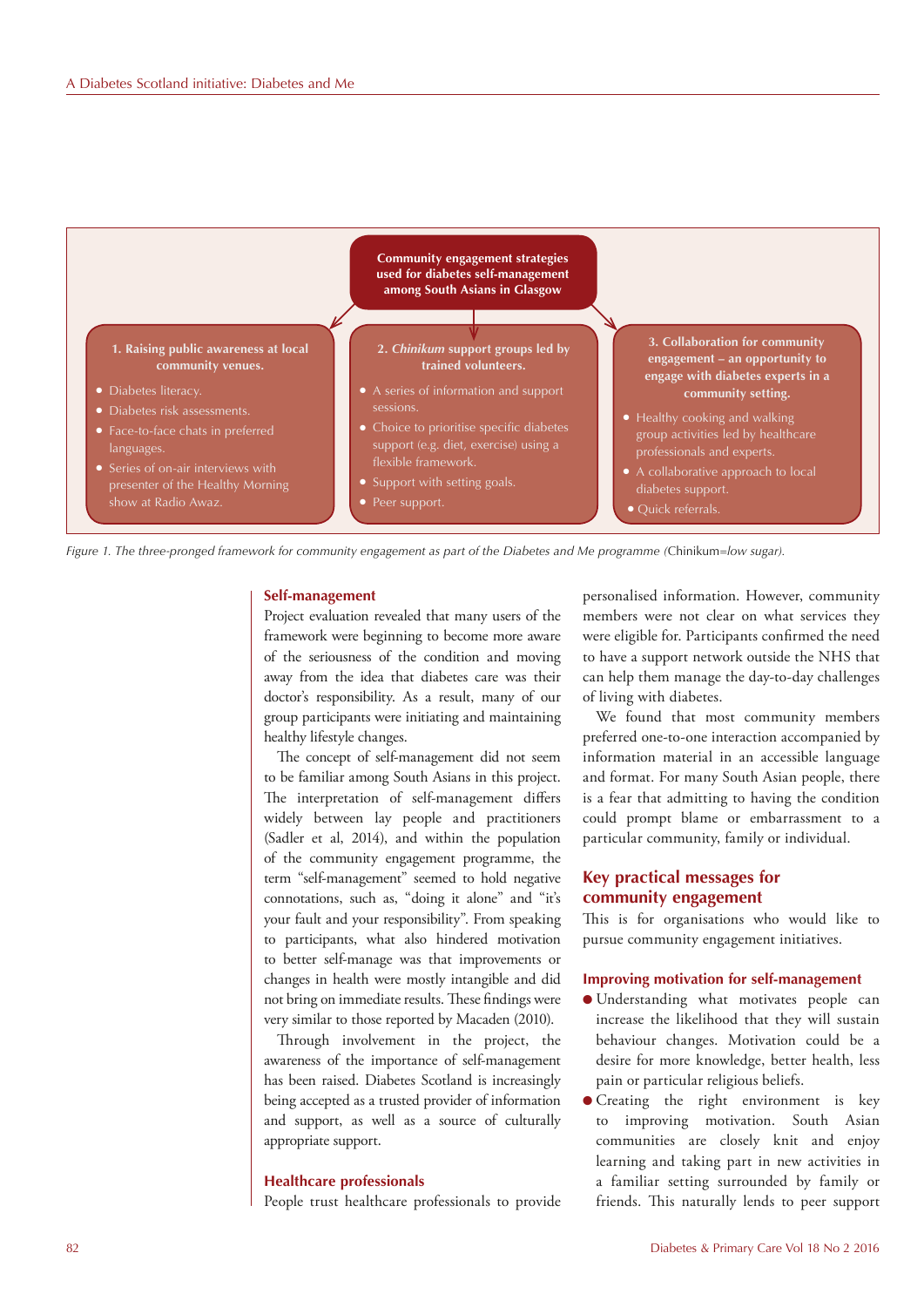| <b>Strategy</b>                                                          | $\boldsymbol{n}$ | Participant profile Venue                                                                                                                   |                                                                                   | <b>Description</b>                                                                                                                                                                                                                                            | <b>Strengths</b>                                                                                                                                                                                                                                       | <b>Limitations</b>                                                                                                                                                                                                                                                                                                                                                   |
|--------------------------------------------------------------------------|------------------|---------------------------------------------------------------------------------------------------------------------------------------------|-----------------------------------------------------------------------------------|---------------------------------------------------------------------------------------------------------------------------------------------------------------------------------------------------------------------------------------------------------------|--------------------------------------------------------------------------------------------------------------------------------------------------------------------------------------------------------------------------------------------------------|----------------------------------------------------------------------------------------------------------------------------------------------------------------------------------------------------------------------------------------------------------------------------------------------------------------------------------------------------------------------|
| 1. Raising public awareness at local community venues                    |                  |                                                                                                                                             |                                                                                   |                                                                                                                                                                                                                                                               |                                                                                                                                                                                                                                                        |                                                                                                                                                                                                                                                                                                                                                                      |
| Diabetes literacy                                                        | 2600             |                                                                                                                                             | Various $-$ the<br>Glasgow Mela,<br>schools and<br>community<br>halls.            | Sessions delivered by bilingual<br>community support workers<br>and 29 volunteers. Resources<br>made available in English,<br>Urdu, Punjabi and Hindi.                                                                                                        | Reached a wide audience and<br>improved visibility of Diabetes<br>Scotland and community<br>connections.                                                                                                                                               | Difficulties with follow-up.                                                                                                                                                                                                                                                                                                                                         |
| Diabetes risk<br>assessments                                             | 133              | General South<br>Asian population,<br>over the age of 16.<br>Undiagnosed with<br>type 2 diabetes.                                           | Various $-$ as<br>above.                                                          | Performed by volunteers<br>trained in diabetes risk<br>assessment. One-to-one<br>confidential chats about the<br>risks of developing type 2<br>diabetes and recommended<br>actions to lower risk.                                                             | Increased awareness of<br>personal risk of type 2<br>diabetes. Those at increased<br>risk were referred to their<br>GP for further checks and<br>information on reducing risk.<br>Follow-up via email.                                                 |                                                                                                                                                                                                                                                                                                                                                                      |
| Radio Awaz<br>- the Healthy<br>Morning show                              | $2000+$          | South Asian<br>communities<br>listening live in<br>Scotland and the<br>UK. People in South<br>Asian countries<br>listening via<br>podcasts. | On air.                                                                           | A series of interviews led by<br>the presenter of the Healthy<br>Morning show on a radio<br>station that has one of the<br>highest number of listeners of<br>South Asian origin in Scotland.<br>Covered a range of topics on<br>diabetes and living well.     | Ability to reach wide audience.<br>Health information presented<br>in an informal conversation<br>style, with Diabetes Scotland<br>being able to contribute in<br>a South Asian language.<br>Opportunities for listeners to<br>call in with questions. | Difficulties with follow-up.                                                                                                                                                                                                                                                                                                                                         |
| 2. Chinikum*<br>support groups                                           | 120              | Mostly women over<br>the age of 55 years<br>either living with<br>diabetes or caring<br>for someone with<br>diabetes.                       | Elderly care<br>centres for<br>South Asian<br>community<br>members.               | Support delivered by trained<br>bilingual VGLs. They were<br>supported with diabetes<br>literacy resources, which<br>included information on<br>diabetes experts and local<br>resources such as yoga<br>instructors, eye checks and<br>mental health support. | Developed a series of tailor-<br>made support sessions on<br>diabetes self-management.<br>Practical workshops on<br>cooking, physical activity and<br>healthy goal setting. Walking<br>clubs evolved from some<br>groups.                              | VGLs expressed their lack<br>of confidence in leading<br>discussions on diabetes due<br>to the complex nature of<br>the condition. There was a<br>lack of engagement by some<br>participants in group sessions<br>as the VGLs were not diabetes<br>experts; therefore, supervisory<br>support was required by<br>VGLs to ensure content was<br>delivered accurately. |
| 3.<br><b>Collaboration</b><br>for community<br>engagement<br>*Low sugar. | 150              | People with<br>diabetes, carers and<br>family members.<br>Those at risk of<br>type 2 diabetes<br>from South Asian<br>communities.           | Various (e.g.<br>local libraries,<br>religious<br>venues,<br>community<br>halls). | An opportunity to chat to<br>experts in diabetes and related<br>health conditions (including<br>pharmacists, podiatrists and<br>dietitians) within a community<br>setting.                                                                                    | Advocacy and playing host to<br>facilitate collaboration with 10<br>local organisations. Facilitated<br>quick and direct referrals as<br>required.                                                                                                     | Time and resource constraints<br>for Diabetes Scotland and<br>participating organisations<br>and healthcare professionals.                                                                                                                                                                                                                                           |

**Table 1. An analysis of the various components of community engagement for diabetes support.**

*n*=number of people; VGL=volunteer group leader.

structures being formed around diabetes management and care. Making changes as a group can be less daunting than individually (e.g. walking groups).

#### **Communicating information**

A range of approaches need to be used to communicate information in a way that resonates with the family, cultural, social and religious dynamics of the South Asian community.

**• Positive messages about managing the** 

condition and self-management, including support and motivation, which encourages open communication.

- l Models of diabetes care relying on individual compliance or over-dependence on healthcare professionals often leads to poor diabetes outcomes.
- l An available support network outside the NHS that can help individuals manage the day-to-day challenges of living with diabetes.
- l Information needs to be followed up with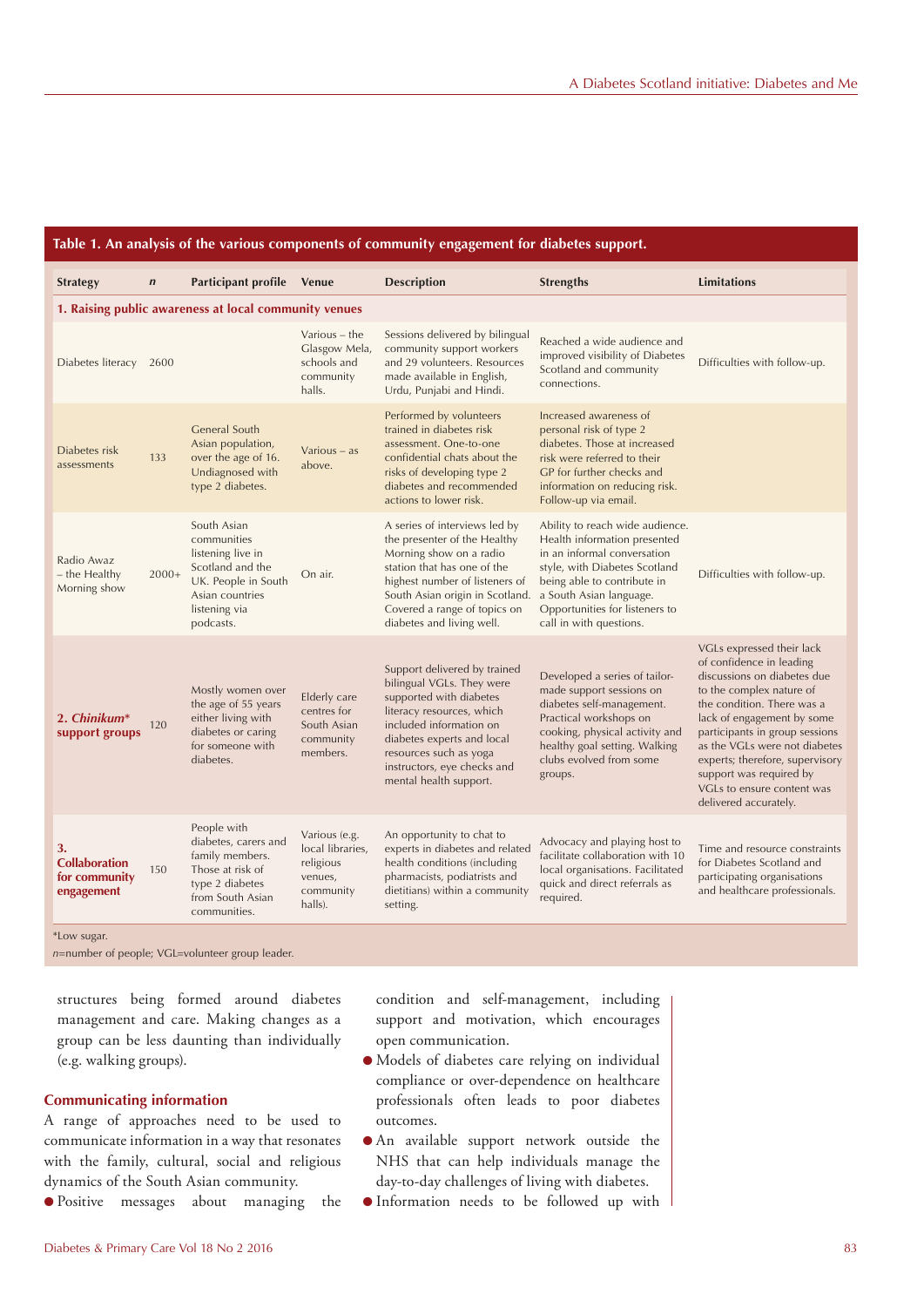#### **Page points**

- 1. Being visible in the community helps demonstrate commitment to the cause or task at hand, and also gives the opportunity for people to approach the service of their own accord.
- 2. A community health intervention cannot function in isolation from other services and providers, and can benefit greatly from specialist input and resources.
- 3. Evaluating the impact of community engagement and finding methods for gaining quantitative feedback from people on their improved selfmanagement is challenging.

practical advice and support.

 $\bullet$  It is important to remember that diabetes can impact some family members disproportionately. Often carer duties, and the responsibility of being the carer within the family, falls on women within the South Asian household.

#### **Community engagement Approaching communities**

Directly approaching a community group to seek their buy-in for one's work can be a difficult way to introduce community engagement. Being visible in the community (e.g. being involved in community festivals and events) helps demonstrate commitment to the cause or task at hand, and also gives the opportunity for people to approach the service of their own accord.

#### **Building trust and setting expectations**

Trust can be built by clearly communicating your role and commitment at the very outset, and by setting expectations on what can be realistically offered. This can result in your services being recognised and recommended to the wider community by word of mouth and through community networks.

## **Working in partnership with specialist input and local organisations**

A community health intervention cannot function in isolation from other services and providers, and can benefit greatly from specialist input and resources. Entering into meaningful partnerships that are of mutual benefit to the organisations and individuals involved can greatly strengthen the message. Information sharing and honest communication are vital for a partnership to succeed. Also working in partnership with community leaders, local businesses and other organisations can help to widen the reach and reputation of the activity or project undertaken.

#### **The role of healthcare professionals in community engagement**

Communication with healthcare professionals can be difficult for some individuals and groups. Healthcare professionals delivering community services and attending events can help to

connect with community members and interact at a local, more informal level.

#### **Building on community assets**

The South Asian communities' assets are strong and influential. Whether it be family, community networks, religion, festivals or events, building on these assets and using them as vehicles for supporting diabetes self-management can bring in sustainable benefits to the community at large.

There is evidence from the literature to support the use of non-professionals to lead diabetes selfmanagement peer-support groups (Fisher et al, 2012).

### **Discussion**

Evaluating the impact of community engagement by quantitative means is challenging, especially when the aim is to measure improvement with self-management. With this not being a research project, the focus has been to develop a model to support self-management of diabetes among the South Asian community through community engagement. Feedback was mostly obtained informally collecting data during activities such as walking groups and cookery demonstrations. The focus of feedback was primarily opinion based. The project had no access to clinical data and did not record waist circumference, BMI or blood pressure as we were keen to engage with people through community development, rather than using the traditional clinical approach, to promote self management. Emphasis was, therefore, on confidence building, empowerment and developing peer support structures that would lead to more self-supported diabetes care, and, in time, translate to better clinical outcomes for diabetes.

#### **Future projects**

Based on the success of the Diabetes and Me project, Diabetes Scotland secured a third grant from Health and Social Care ALLIANCE Scotland to develop the community assetbased approach to supported self-management. Designing family-centred diabetes education and services for South Asians is becoming an increasingly popular recommendation in recent years given the centrality of the family unit